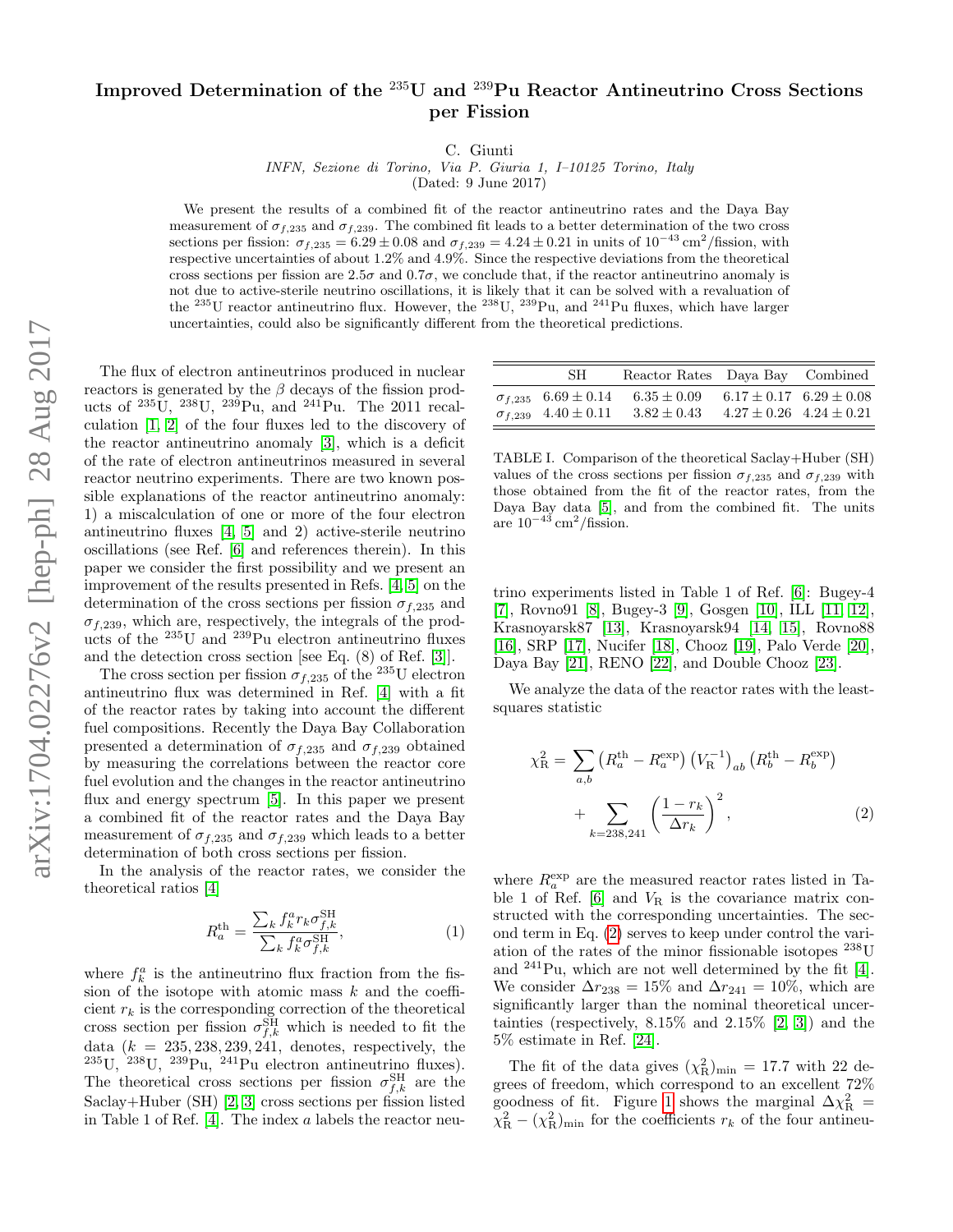

<span id="page-1-0"></span>FIG. 1. Marginal  $\Delta \chi^2_{\rm R} = \chi^2_{\rm R} - (\chi^2_{\rm R})_{\rm min}$  for the coefficients  $r_k$  of the four antineutrino fluxes obtained from the fit of the reactor rates.

trino fluxes, for which we obtain:

$$
r_{235} = 0.950 \pm 0.014,\tag{3}
$$

$$
r_{238} = 1.009 \pm 0.147, \tag{4}
$$
\n
$$
r_{238} = 0.860 \pm 0.007 \tag{5}
$$

$$
r_{239} = 0.869 \pm 0.097,\tag{5}
$$

$$
r_{241} = 1.005 \pm 0.100. \tag{6}
$$

These values and Fig. [1](#page-1-0) are different from the corresponding ones in Ref. [\[4\]](#page-3-0), because of the different second term in Eq.  $(2)$  with respect to that in Eq.  $(8)$  of Ref. [\[4\]](#page-3-0), which constrained all the  $r_k$ 's. The best-fit values and uncertainties of  $\sigma_{f,235}$  and  $\sigma_{f,239}$  are given in the second column of Table [I.](#page-0-1) The value of  $\sigma_{f,235}$  is determined by the fit with a precision of about 1.4% and differs from the theoretical value  $\sigma_{f,235}^{\text{SH}}$  by 2.0 $\sigma$ . This confirms the necessity of a revaluation of the theoretical value of  $\sigma_{f,235}$ found in Ref. [\[4\]](#page-3-0). The value of  $\sigma_{f,239}$  is also determined by the fit, but with the worse precision of about 11.2%, which renders it compatible with the theoretical value  $\sigma_{f,239}^{\rm SH}$  within 1.3 $\sigma$ .

In order to take into account the Daya Bay measurement of  $\sigma_{f,235}$  and  $\sigma_{f,239}$  [\[5\]](#page-3-1), we consider the least-squares statistic

$$
\chi_{\text{tot}}^2 = \widetilde{\chi}_{\text{R}}^2
$$
  
+ 
$$
\sum_{k,j=235,239} \left( \sigma_{f,k}^{\text{th}} - \sigma_{f,k}^{\text{DB}} \right) \left( V_{\text{DB}}^{-1} \right)_{kj} \left( \sigma_{f,j}^{\text{th}} - \sigma_{f,j}^{\text{DB}} \right), \quad (7)
$$

where  $\tilde{\chi}_{\text{R}}^2$  is given by Eq. [\(2\)](#page-0-0) without considering the Dava Bay rate [21] in order to avoid considering the Dava Daya Bay rate [\[21\]](#page-3-17), in order to avoid considering the Daya Bay data twice. The cross sections per fission  $\sigma_{f,235}^{\text{DB}}$  and  $\sigma_{f,239}^{\rm DB}$  are those measured in Daya Bay [\[5\]](#page-3-1) and listed in



<span id="page-1-1"></span>FIG. 2. Marginal  $\Delta \chi^2_{\text{tot}} = \chi^2_{\text{tot}} - (\chi^2_{\text{tot}})_{\text{min}}$  for the coefficients  $r_k$  of the four antineutrino fluxes obtained from the fit of the reactor rates and the Daya Bay measurement of  $\sigma_{f,235}$  and  $\sigma_{f,239}$  [\[5\]](#page-3-1).

the third column of Table [I.](#page-0-1) We obtained the Daya Bay covariance matrix  $V_{\text{DB}}$  with a Gaussian approximation of the  $\chi^2$  distribution in Fig. 3 of Ref. [\[5\]](#page-3-1). The theoretical cross sections per fission  $\sigma_{f,k}^{\text{th}}$  are given by

$$
\sigma_{f,k}^{\text{th}} = r_k \,\sigma_{f,k}^{\text{SH}},\tag{8}
$$

with the same coefficients  $r_k$  that are present in the definition of  $R_a^{\text{th}}$  in Eq. [\(1\)](#page-0-2).

The minimization of  $\chi^2_{\text{tot}}$  gives  $(\chi^2_{\text{tot}})_{\text{min}} = 19.5$  with 23 degrees of freedom, which correspond to a 67% goodness of fit, which is practically as good as that obtained in the analysis of the reactor rates with  $\chi^2$  in Eq. [\(2\)](#page-0-0). Figure [2](#page-1-1) shows the marginal  $\Delta \chi^2_{\text{tot}} = \chi^2_{\text{tot}} - (\chi^2_{\text{tot}})_{\text{min}}$ for the coefficients  $r_k$  of the four antineutrino fluxes, for which we obtain:

$$
r_{235} = 0.940 \pm 0.011,\tag{9}
$$

$$
r_{238} = 0.906 \pm 0.103,\tag{10}
$$

$$
r_{239} = 0.964 \pm 0.047, \tag{11}
$$

$$
r_{241} = 0.983 \pm 0.097. \tag{12}
$$

The corresponding best-fit values and uncertainties of  $\sigma_{f,235}$  and  $\sigma_{f,239}$  are given in the fourth column of Ta-ble [I.](#page-0-1) The value of  $\sigma_{f,235}$  is determined by the fit with a precision which is slightly better than that obtained from the fit of the reactor rates, and significantly better than the precision of the Daya Bay measurement [\[5\]](#page-3-1). The combined fit results in a substantial improvement of the precision of the determination of  $\sigma_{f,239}$  with respect to the fit of the reactor rates alone: the value of  $\sigma_{f,239}$  is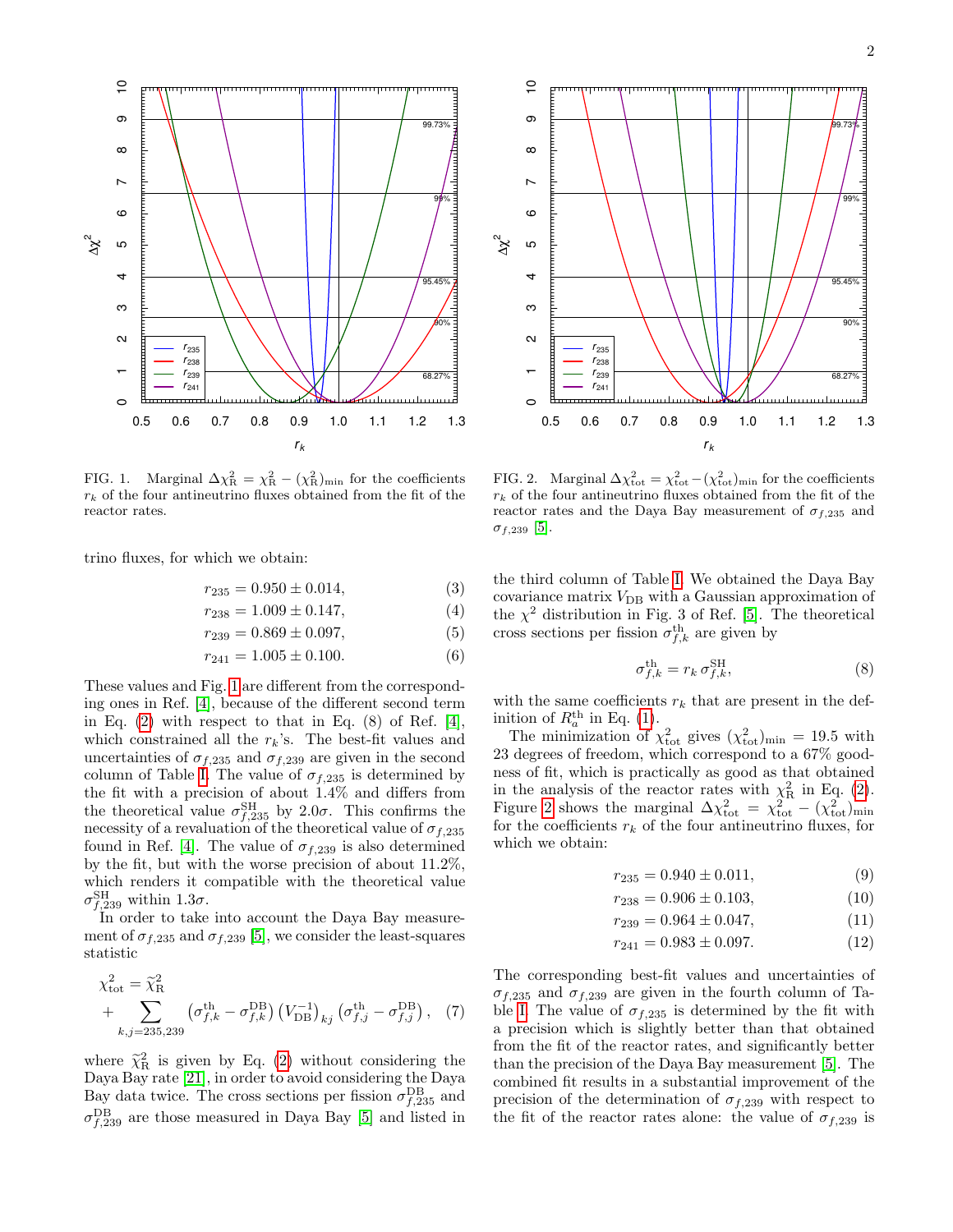

<span id="page-2-3"></span>FIG. 3. Allowed regions in the  $\sigma_{f,235}$ - $\sigma_{f,239}$  plane obtained from the combined fit of the reactor rates and the Daya Bay measurement of  $\sigma_{f,235}$  and  $\sigma_{f,239}$  [\[5\]](#page-3-1). The red, blue and black curves enclose, respectively, the allowed regions obtained from the fit of the reactor rates, the allowed regions corresponding to the Daya Bay measurement of  $\sigma_{f,235}$  and  $\sigma_{f,239}$  [\[5\]](#page-3-1), and the theoretical Saclay+Huber allowed regions at  $1\sigma$  (solid),  $2\sigma$ (dashed), and  $3\sigma$  (dotted). The best-fit points are indicated by crosses.

determined with a precision of about 4.9%, which is also better than that of the Daya Bay measurement [\[5\]](#page-3-1). Since the deviation from the theoretical value  $\sigma_{f,239}^{\rm SH}$  is only of  $0.7\sigma$ , there is no compelling necessity of a revaluation of its theoretical value.

Figure [3](#page-2-3) shows the correlation between the determinations of  $\sigma_{f,235}$  and  $\sigma_{f,239}$ . The values of  $\sigma_{f,235}$  and  $\sigma_{f,239}$ obtained from the fit of the reactor rates are slightly anticorrelated, whereas the Daya Bay values are significantly correlated and have a larger uncertainty for  $\sigma_{f,235}$  and smaller uncertainty for  $\sigma_{f,239}$ . The combined fit results in an allowed region with practically uncorrelated values of  $\sigma_{f,235}$  and  $\sigma_{f,239}$  and significantly smaller uncertainties.

The 2.5 $\sigma$  deviation of  $\sigma_{f,235}$  from the theoretical Saclay+Huber [\[2,](#page-2-1) [3\]](#page-2-2) cross sections per fission confirms the indications obtained in Refs. [\[4,](#page-3-0) [5\]](#page-3-1) that the reactor antineutrino anomaly is most probably mainly due to the <sup>235</sup>U electron antineutrino flux (if is not due to active-sterile neutrino oscillations). This possibility may

be connected with a <sup>235</sup>U origin of the 5 MeV bump of the reactor antineutrino spectrum measured in the RENO [\[25,](#page-3-21) [26\]](#page-3-22), Double Chooz [\[27\]](#page-3-23), Daya Bay [\[21\]](#page-3-17), and NEOS [\[28\]](#page-3-24) experiments, as indicated by the analysis in Ref. [\[29\]](#page-3-25) and by the hint of a correlation in the RENO experiment [\[22\]](#page-3-18). The new reactor experiments PROSPECT [\[30\]](#page-3-26), SoLid [\[31\]](#page-3-27), and STEREO [\[32\]](#page-3-28) which are in preparation for the search of short-baseline neutrino oscillations with highly enriched  $^{235}$ U research reactors, will improve the determination of the <sup>235</sup>U electron antineutrino flux.

Since the  $^{238}$ U and  $^{241}$ Pu fuel composition in power reactors is small (see Table 1 of Ref. [\[6\]](#page-3-2)), the antineutrino data do not give precise information on the corresponding cross sections per fission. From Fig. [2](#page-1-1) one can see that  $r_{238} = 0.906 \pm 0.103$  and  $r_{241} = 0.983 \pm 0.097$ . Hence, there is an indication that  $\sigma_{f,238}$  may be substantially smaller than the theoretical  $\sigma_{f,238}^{\rm SH}$  value, but the discrepancy is less than  $1\sigma$ . On the other hand, the fit favors a value of  $\sigma_{f,241}$  close to the theoretical  $\sigma_{f,241}^{SH}$  value, but the uncertainty is large.

The calculations of the  $^{235}$ U,  $^{239}$ Pu, and  $^{241}$ Pu antineutrino fluxes were performed through the inversion of the corresponding electron spectra measured at ILL in the 80's [\[33,](#page-3-29) [34\]](#page-3-30). A possible explanation of the discrepancy between the calculated and measured values of  $\sigma_{f,235}$  alone could be some unknown systematic error in the measurement of the <sup>235</sup>U electron spectrum which was not present in the measurements of the <sup>239</sup>Pu and <sup>241</sup>Pu electron electron spectra. It is clear that it would be very important to check these measurements with new experiments.

In conclusion, we performed a combined fit of the reactor antineutrino rates [\[4\]](#page-3-0) and the recent Daya Bay measurement of  $\sigma_{f,235}$  and  $\sigma_{f,239}$  [\[5\]](#page-3-1). The combined fit leads to the better determination of  $\sigma_{f,235}$  and  $\sigma_{f,239}$  in Table [I,](#page-0-1) with respective uncertainties of about 1.2% and 4.9%. The respective deviations from the theoretical Saclay+Huber [\[2,](#page-2-1) [3\]](#page-2-2) cross sections per fission are  $2.5\sigma$ and  $0.7\sigma$ . Therefore, we confirm the conclusion already reached in Refs.  $[4, 5]$  $[4, 5]$  that the <sup>235</sup>U reactor antineutrino flux is the most probable main contributor to the reactor antineutrino anomaly [\[3\]](#page-2-2) if the anomaly is not due to active-sterile neutrino oscillations. However, also the <sup>239</sup>Pu flux, which is constrained by the cross section per fission in Table [I,](#page-0-1) and the  $^{238}$ U and  $^{241}$ Pu fluxes, for which the data do not provide stringent constraints, could be significantly different from the theoretical predictions. Let us finally emphasize that the knowledge of the reactor antineutrino fluxes is useful not only for applications in fundamental physics research, but also for practical applications as antineutrino monitoring of reactors (see Refs. [\[35–](#page-3-31)[37\]](#page-3-32)).

<span id="page-2-0"></span>[1] T. A. Mueller *et al.*, Phys. Rev. **C83**, 054615 (2011), [arXiv:1101.2663 \[hep-ex\].](http://arxiv.org/abs/arXiv:1101.2663)

[arXiv:1106.0687 \[hep-ph\].](http://arxiv.org/abs/arXiv:1106.0687)

- <span id="page-2-2"></span>[3] G. Mention *et al.*, Phys. Rev. **D83**, 073006 (2011), [arXiv:1101.2755 \[hep-ex\].](http://arxiv.org/abs/arXiv:1101.2755)
- <span id="page-2-1"></span>[2] P. Huber, Phys. Rev. **C84**, 024617 (2011),